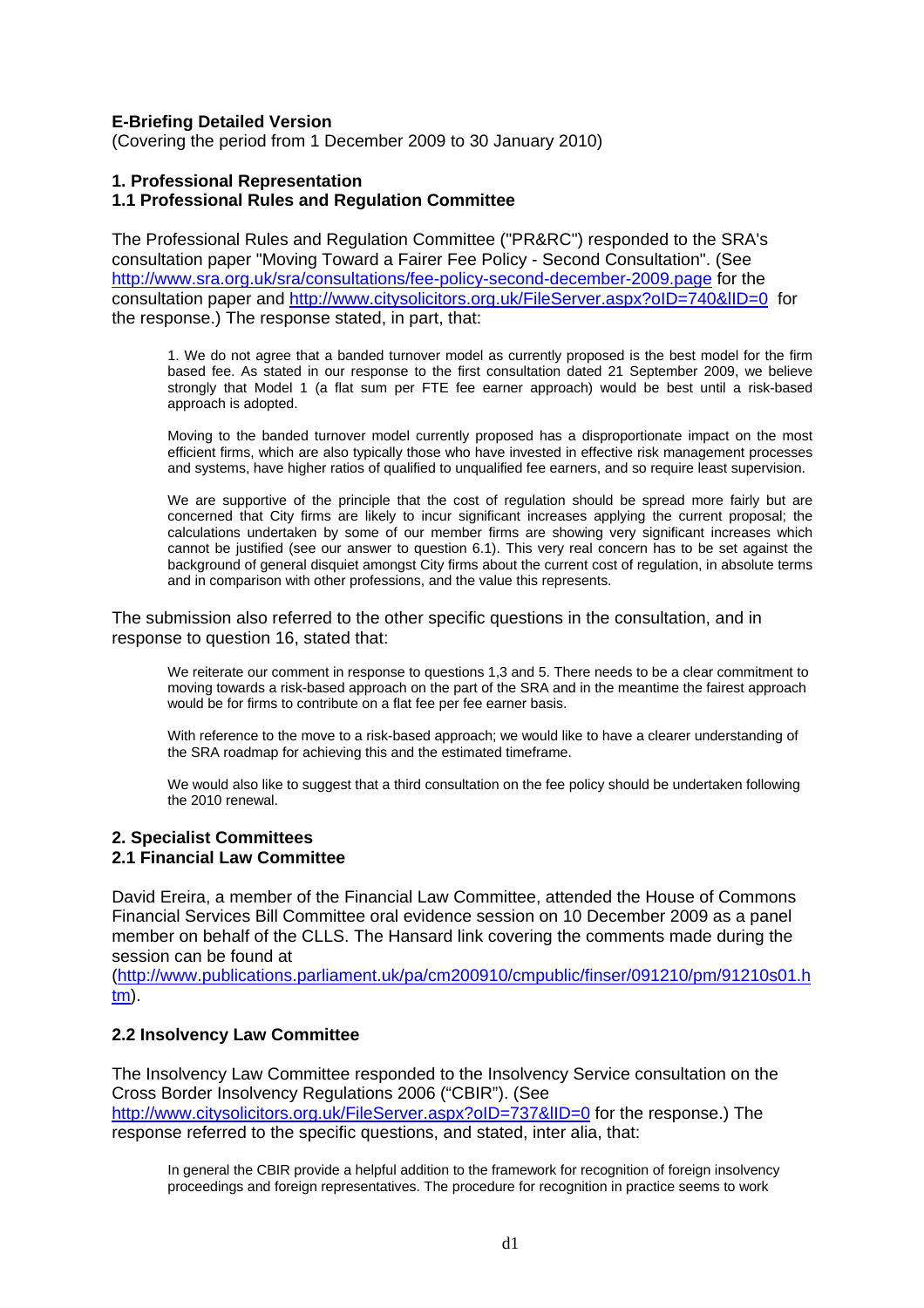efficiently in terms of timing and the fact that the process is by way of a prescribed format means that it is relatively straightforward and cost effective to pursue. At the same time it should be recognised that the CBIR are limited in their scope and do not provide substantive law provisions for cross border cases but are nonetheless a useful gateway into the English Court system.

# **2.3 Litigation Committee**

The Litigation Committee also made a submission to the House of Commons Financial Services Bill Committee on certain aspects of the Bill. The Committee's response focussed on the collective action proposals set out in the Bill, insofar as they concern commercial litigation. (See <http://www.citysolicitors.org.uk/FileServer.aspx?oID=745&lID=0> for the submission.) The Committee's response stated, *inter alia*:

The provisions in the Financial Services Bill (the **"Bill"**) relating to consumer redress would, if enacted, have far reaching implications for the financial services industry. The Bill proposes two major changes in the area of consumer redress. First, it contains provisions that would introduce a "collective action", enabling a representative claimant to bring proceedings on behalf of a class of customers or other claimants. Secondly, it would give the FSA unprecedented new powers to impose redress schemes upon the industry. Although framed as relating to "consumer redress", these provisions go far beyond consumers and are of relevance to the wholesale side of the industry, as much as the retail side.

As a general point, it is not clear to us whether the government, in formulating these provisions, has considered the European dimension. Given the attempts to create a harmonised financial services market in the EU (by way of measures such as MiFID, for example), consideration ought in our view to be given to whether the collective redress provisions for financial services proposed in the Bill are consistent with the collective redress regimes in that sector operated elsewhere in the EU.

### **Overview**

We have two over-arching concerns about clauses 18-26 of the Bill: (i) they are out of step with the proposed development of a framework for collective actions as set out in the Ministry of Justice's July 2009 response (the "Government's Response") to the paper "Improving Access to Justice through Collective Actions" published by the Civil Justice Council (the "CJC Recommendations") in December 2008 and (ii) they leave a number of extremely important matters to be dealt with by regulations and/or court rules which should, instead, be given proper legislative scrutiny.

The response also made a number of detailed comments regarding the following clauses within the Bill:

- Clause 18 (Collective proceedings orders)
- Clause 19 (Collective proceedings: "opt-in" and "opt-out" bases)
- Clause 20 (Judgments and orders: effect on represented persons)
- Clause 21 (Meaning of "financial services claim")
- Clause 22 (Regulations about collective proceedings)
- Clauses 22(2)(e) and (3) (Modification of effect of any limitation provision)
- Clauses 22(2)(f) and 23 (Regulation of damages)
- Clause 24 (Rules of court about collective proceedings)
- Clause 25 (Definitions)
- Clause 26 (Consumer redress schemes)

# **2.4 Regulatory Law Committee**

The CLLS Anti-Money Laundering Working Sub-Group of the Regulatory Law Committee responded to HM Treasury's Review of the Money Laundering Regulations 2007 (see [http://www.hm-treasury.gov.uk/fin\\_crime\\_review.htm](http://www.hm-treasury.gov.uk/fin_crime_review.htm) for the Call for Evidence and http://www.citysolicitors.org.uk/FileServer.aspx?oID=732&IID=0 and http://www.citysolicitors.org.uk/FileServer.aspx?oID=731&IID=0 for the response.) By way of background, HMT's site states that: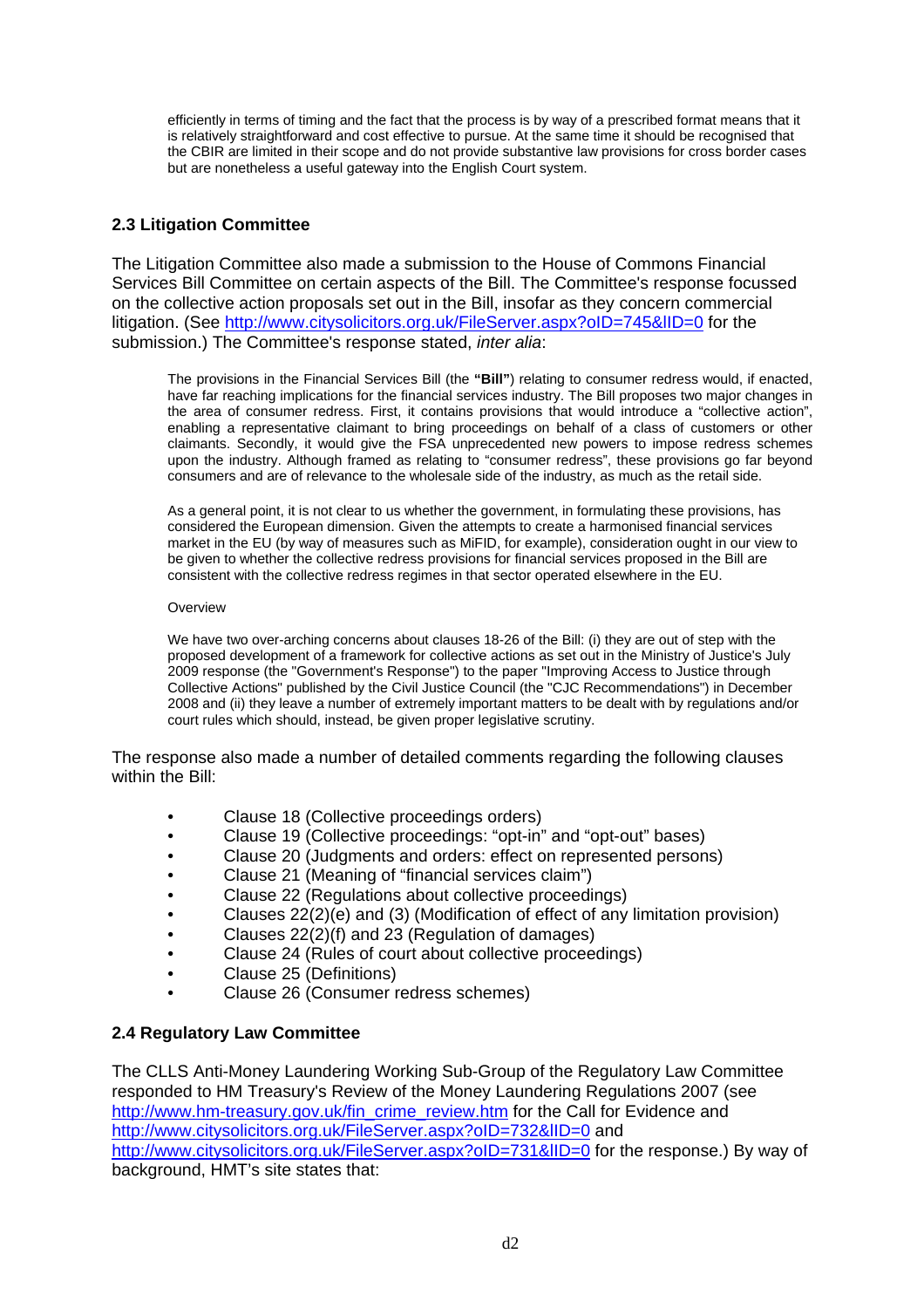HM Treasury, assisted by colleagues in the Better Regulation Executive, is reviewing the anti-money laundering regime under the 2007 Money Laundering Regulations.

The review will focus on the full scope of the 2007 Regulations (not simply changes made in 2007), on guidance, and on other communication and engagement with stakeholders. The review will also consider supervisory arrangements, industry practice and the customer experience under the regulations.

On 9th October 2009, we issued a Call for Evidence in order to capture views on how the regulations are designed as well as how they work in practice, in terms of how effective and proportionate they are and how much engagement there has been....

... The Call for Evidence document was published in two parts.

Part A was aimed at professionals familiar with the Regulations and their implementation including policy makers and commentators, Regulated Firms, Supervisors and academics. We asked that corporate responses reflected the views of both technical experts (e.g. money laundering reporting officers - MLROs) and those in client facing roles.

Part B was aimed at customers of regulated firms including business customers and private individual customers.

# Part A of the Call for Evidence went on to state that that document:

ask[ed] questions to draw out evidence for all three principles in relation to the money laundering 'life cycle' from the Regulations to the customer experience on the ground:

- the Regulations themselves:
- the Guidance that flows from the Regulations;
- the Supervision framework:
- how regulations translate into Industry Practice;
- the Customer Experience; and
- the Overall Perspective stakeholders have on the Regulations, the Guidance, the Supervision framework and Industry Practice.

The Committee's submission responded to the specific questions in the HMT document

The Regulatory Law Committee also responded to the CESR Consultation Paper "Understanding the definition of advice under MiFID" (See [http://www.cesr](http://www.cesr-eu.org/data/document/09_665.pdf)[eu.org/data/document/09\\_665.pdf](http://www.cesr-eu.org/data/document/09_665.pdf) for the consultation paper and http://www.citysolicitors.org.uk/FileServer.aspx?oID=733&IID=0 for the response.) The response stated, in general, that:

We support the main analysis set out in the Consultation Paper. In particular:

- the diagram of the five key tests is helpful;
- the distinction between presenting information and making a personal recommendation is helpful, in particular the acknowledgement that advice requires an element of opinion on behalf of the advisor, and is distinct from the provision of information;
- the fact that, to be advice, the recommendation must be based on information about a person's circumstances is helpful, because without knowing a person's circumstances it is difficult for information to amount to a personal recommendation;
- the distinction between advice relating to a particular financial instrument and generic advice is helpful.

The paper also made detailed comments in response to some of CESR's questions, namely:

Question 5: Are the circumstances where "it is clear the firm is making a personal recommendation" sufficiently clear. Would further clarification be helpful?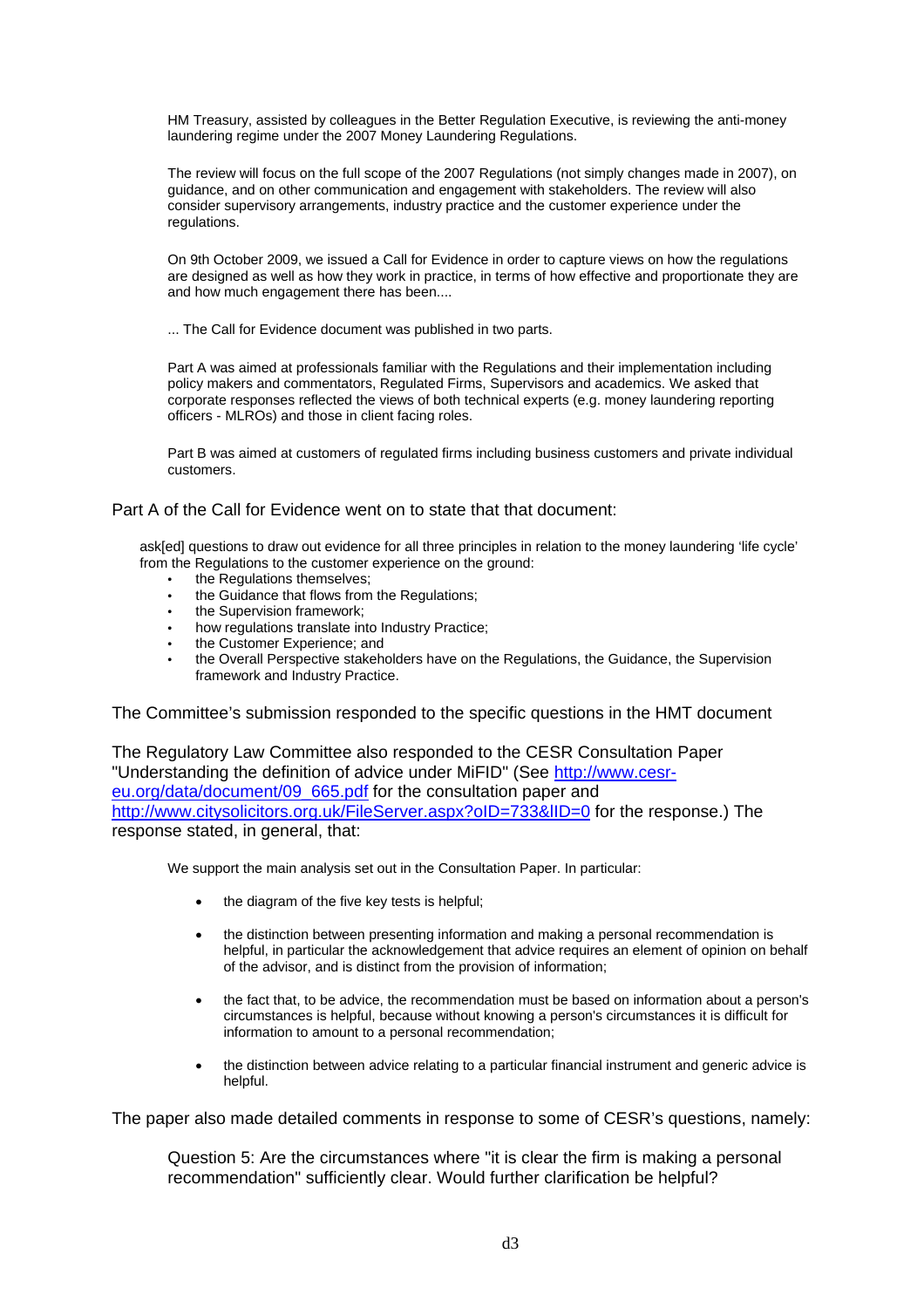Question 6: Are there other criteria you believe should be considered when determining whether messages to multiple clients constitute investment advice?

Question 7: What information would be helpful to assist in determining whether or not what firms provide constitutes investment advice or corporate finance advice?

The Regulatory Law Committee also responded to the CESR consultation paper "Inducements: Good and poor practices" (See<http://www.cesr-eu.org/popup2.php?id=6146> for the consultation paper and

http://www.citysolicitors.org.uk/FileServer.aspx?oID=738&IID=0 for the response.) The Committee's document responded to some of the specific questions in the consultation document, and stated under "Other general comments and observations" that:

We consider that whether or not a firm is also complying with the suitability and best execution regime is a relevant factor in taking into account whether the payment or benefit impairs compliance with the firm's duty to act in the best interests of its client. In our view, the compliance with these rules is relevant to an overall assessment of compliance with the MiFID inducements rule, albeit that it is not alone sufficient.

In the summary of Poor Practices we think it would be helpful if CESR were to clarify its use of the term "rebate", for example as used in Example 5 on page 25. We would agree that any monetary payment direct to the investment manager in return for volume would be a poor practice, indeed we would go further and suggest that it might be more than a regulatory issue. However we wonder if this is what firms meant when they replied to the questionnaire. If they meant that commissions vary with volume then this is standard and a benefit to the client who pays the commission; if they meant that the client receives a rebate (commission recapture is practised by a number of institutional investors) then this would not be a "rebate", nor would the provision of research etc. to the manager as referred to elsewhere in the Paper. We suggest therefore making it clear that this comment is directed at cash payments to the manager.

The Regulatory Law Committee also made a submission to the House of Commons Financial Services Bill Committee on certain aspects of the Bill. (See http://www.citysolicitors.org.uk/FileServer.aspx?oID=744&IID=0 for the submission.) The response stated, *inter alia*, that:

We set out below our comments on a number of provisions in the Bill. It is a common theme that many provisions amount to a transfer of fundamental legislative responsibilities from Parliament directly to the Financial Services Authority **("FSA")** without the intervening constitutional protections provided by Parliamentary scrutiny of delegated legislation. It is of course the case that the FSA currently has extensive rule making powers, but the exercise of these powers is subject to a number of legislative constraints within the Financial Services & Markets Act 2000 (the **"FSMA"),** which, as we note below, appear to be missing from the Bill. As drafted the FSA has extraordinarily wide rule making powers (and in some cases is required rather than empowered to make rules) without much, if any, direction within the statute as to any limitations on its use of them. This will result in an increasing lack of predictability in dealing with the regulator. In our view the Bill represents the high water mark of an increasing tendency to eliminate substance from primary legislation and to confer executive power without proper Parliamentary scrutiny at the level of either primary or secondary legislation. The specific issues we raise below in this context are in our view particularly serious and we very much hope that these defects are amended before the Bill becomes law.

The response also made specific comments in relation to:

- Section 1. Objectives, scope and rule-making powers
- Section 2. Remuneration of executives of authorised persons
- Section 3. Short selling Clause 13.
- Section 4. Recovery and resolution plans
- Section 5. Proposed FSA information gathering powers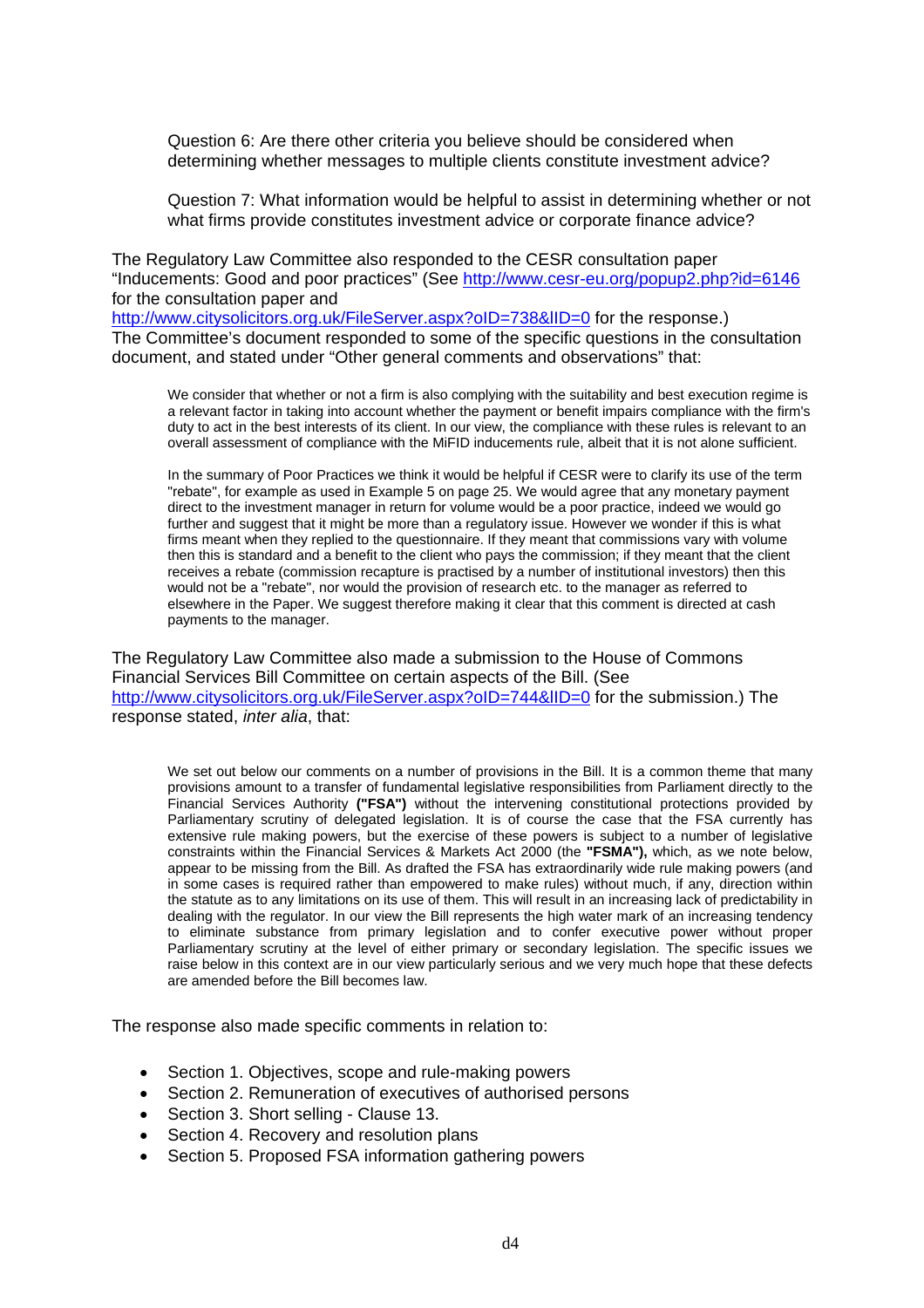The Regulatory Law Committee also responded to the Commission paper, "An EU Framework for Cross-Border Crisis Management in the Banking Sector" issued on 20 October 2009 (the "Paper"). (See [http://ec.europa.eu/internal\\_market/bank/docs/crisis](http://ec.europa.eu/internal_market/bank/docs/crisis-management/091020_communication_en.pdf)[management/091020\\_communication\\_en.pdf](http://ec.europa.eu/internal_market/bank/docs/crisis-management/091020_communication_en.pdf) for the consultation paper and http://www.citysolicitors.org.uk/FileServer.aspx?oID=747&IID=0 for the response.) The Paper made certain proposals in relation to the crisis management, resolution and winding up of failing cross-border banks. Among other things, the Paper proposed establishing early intervention steps to reduce the risk of bank failure, and changing existing insolvency frameworks to make them more relevant to banks.

The response stated generally that:

The Committee agrees with the central tenet of the Paper, namely that there is need for greater harmonisation of supervisory powers and practices across European Member States insofar as they relate to the crisis management of systemic financial institutions, and commends the Commission for opening the debate with an early stage consultation rather than rushing to legislate in this complex area. Notwithstanding this, we are concerned that a number of the proposals in the Paper, if enacted as contemplated, could pose significant risks to legal certainty in the United Kingdom. The overriding of private law rights under intra-group transfer and/or resolution regimes, in particular, are potentially very dangerous developments which merit deeper and careful analysis.

The response also commented on the issues of:

- Early intervention by supervisors
	- o Living wills
	- o Intra-group asset transfers
- Bank resolution
	- o Devising a resolution framework
	- o Powers and safeguards
- **Insolvency**

# **2.5 Revenue Law Committee**

The Revenue Law Committee wrote to HMRC regarding dividends paid following reductions of capital (see [http://www.citysolicitors.org.uk/FileServer.aspx?oID=742&lID=0\)](http://www.citysolicitors.org.uk/FileServer.aspx?oID=742&lID=0). The document stated, in part, that:

This issue is of great importance to companies and their shareholders, and potentially has very significant compliance implications. Public companies frequently reduce capital in order to create distributable reserves so that they can continue to pay normal levels of dividends to their shareholders. Reductions of capital are particularly common where there has been a merger or demerger resulting in a new parent company being created with little or no reserves. Such a company will need to create reserves in order to be able to pay normal levels of dividends following the merger or demerger. It cannot simply rely on dividends received shortly after the transaction from its subsidiaries to create distributable reserves because the reserves created by such dividends are likely to be matched by an impairment charge for the reduction in value of the subsidiaries following the payments of the dividends. Reductions of capital are also frequently undertaken within groups of companies in order to remove "dividends blocks", intermediate holding companies with deficits on reserves which would mean that dividends cannot be paid through them by their subsidiaries to their parent companies.

The general understanding among advisors has until very recently been that dividends paid out of reserves created on a reduction of capital are income in nature and attract the normal tax treatment afforded to dividends paid out of income profits. This has been the generally understood position for many years and we are not aware of HMRC challenging the position before the introduction of the new exemption for corporate dividends.